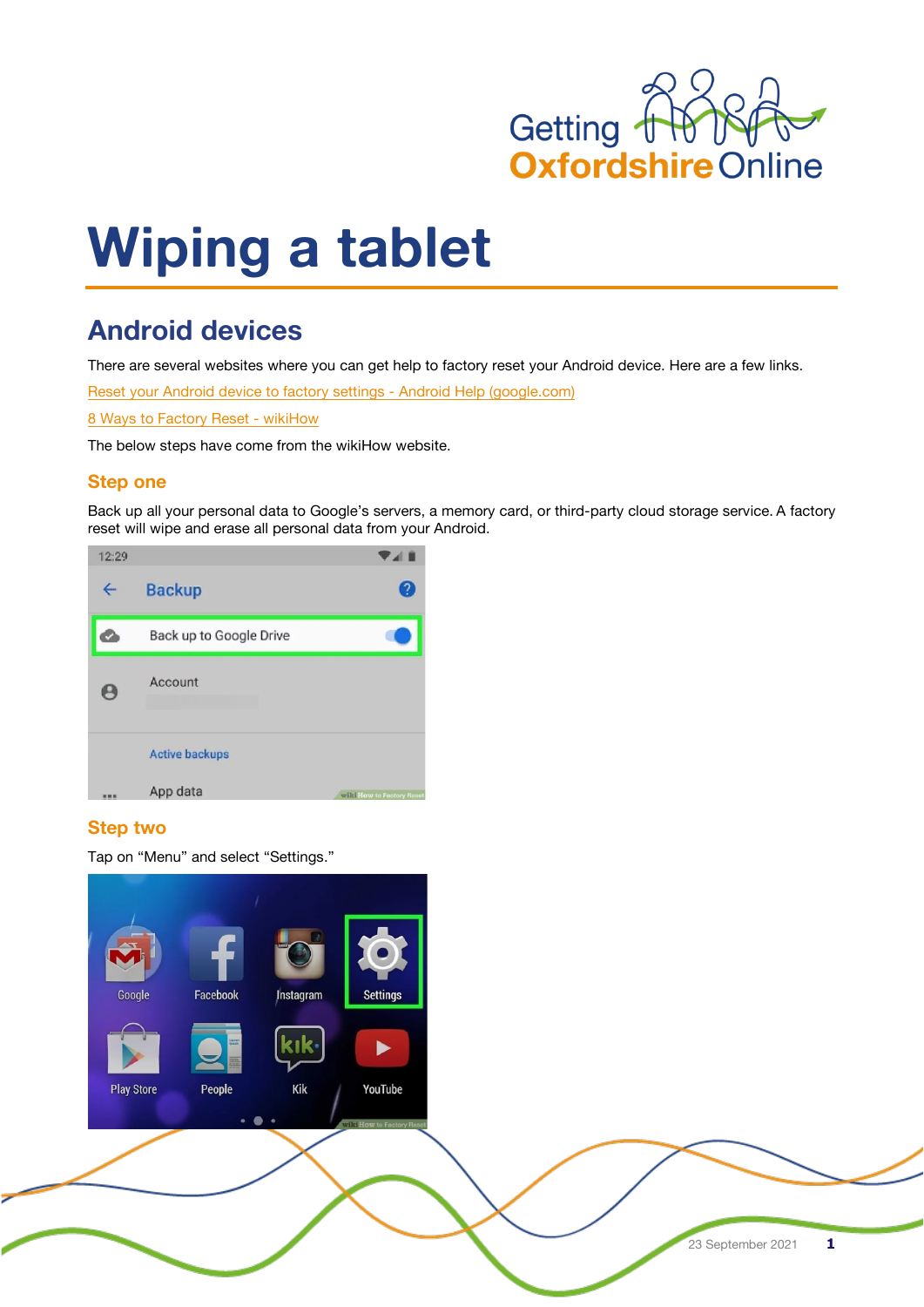### **Step three**

If "Backup and reset" isn't an available option in your Settings menu, tap on "Privacy" or "Device Storage." The menu options will vary depending on the make and model of your Android device.



## **Step four**

Tap on "Factory data reset".



#### **Step five**

Tap on "Reset phone" or "Reset device". Your Android will perform the factory reset, and display the Android welcome screen when complete.